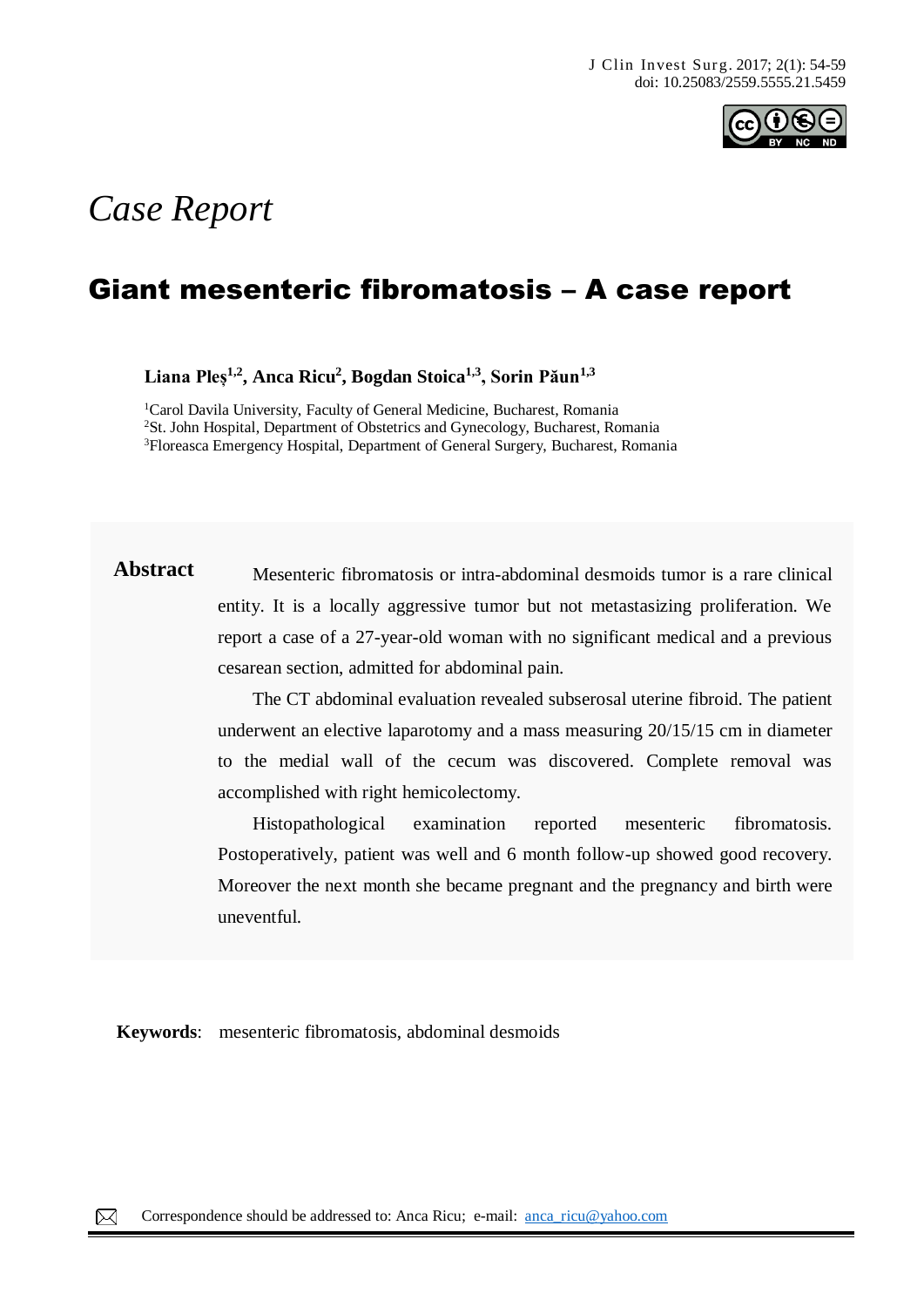## **Introduction**

We present a case of a 27 year old female patient, who was admitted for mid-abdominal pain for about four months. She also had a cesarean section 8 months before and trauma intervention in the past, no taking any medication, no history of smoking. Abdominal examination revealed a mobile firm and globular mass without tenderness located in the lower abdomen. Blood parameters were within normal range and the tumor markers results were negative.

She underwent gynecological exam and transvaginal ultrasound scan that could not establish the belonging of the lump to the uterus or ovaries. Exploratory laparotomy was indicated. Preoperative computer tomography scan revealed a voluminous mass of 124/90 mm base implantation on the uterine serous (Figure 1). After preoperative workup, under general anesthesia, a laparotomy was performed which revealed a 20/15/15 voluminous tumor formation belonging medial wall of the cecum, displacing the right ovary and the uterus to the left.



Figure 1. Contrast enhanced computed tomography scan showing a huge inhomogenous mass occupying the pelvis

The mass was excised, performing in addition a right hemicolectomy (Figure 2). The postoperative course was uneventful, no postoperative complications were noticed. The histological diagnosis of mesenteric fibromatosis was determined without any infiltration

of the bowel (Figure 3). Six months after resection, a CT scan of the abdomen showed no evidence of residual or recurrent tumor. Shortly after CT scan the patient became pregnant and the pregnancy was uneventful. She had a second CS without any complication apart of the important adherence syndrome.



**Figure 2.** Tumor after resection with attached segment of the bowel



**Figure 3.** Hystological aspect of the tumor; stellate and spindle cells arranged in a storiform pattern

#### **Discussion**

Fibroids can affect both the superficial and the deeper parts of the body. Superficial fibromatosis involves the face, neck, hands, legs, thigh and torso (1). The deep variant affects abdominal wall, mesentery, retroperitoneum and abdomen (2). Fibromatosis is rare, accounting for 0.03% of all tumors. Damage mesentery is very rare. In many cases, tumors are related to Gardner's syndrome and occur most often in young women during or after pregnancy. Patients with a family adenomatous polyposis (FAP,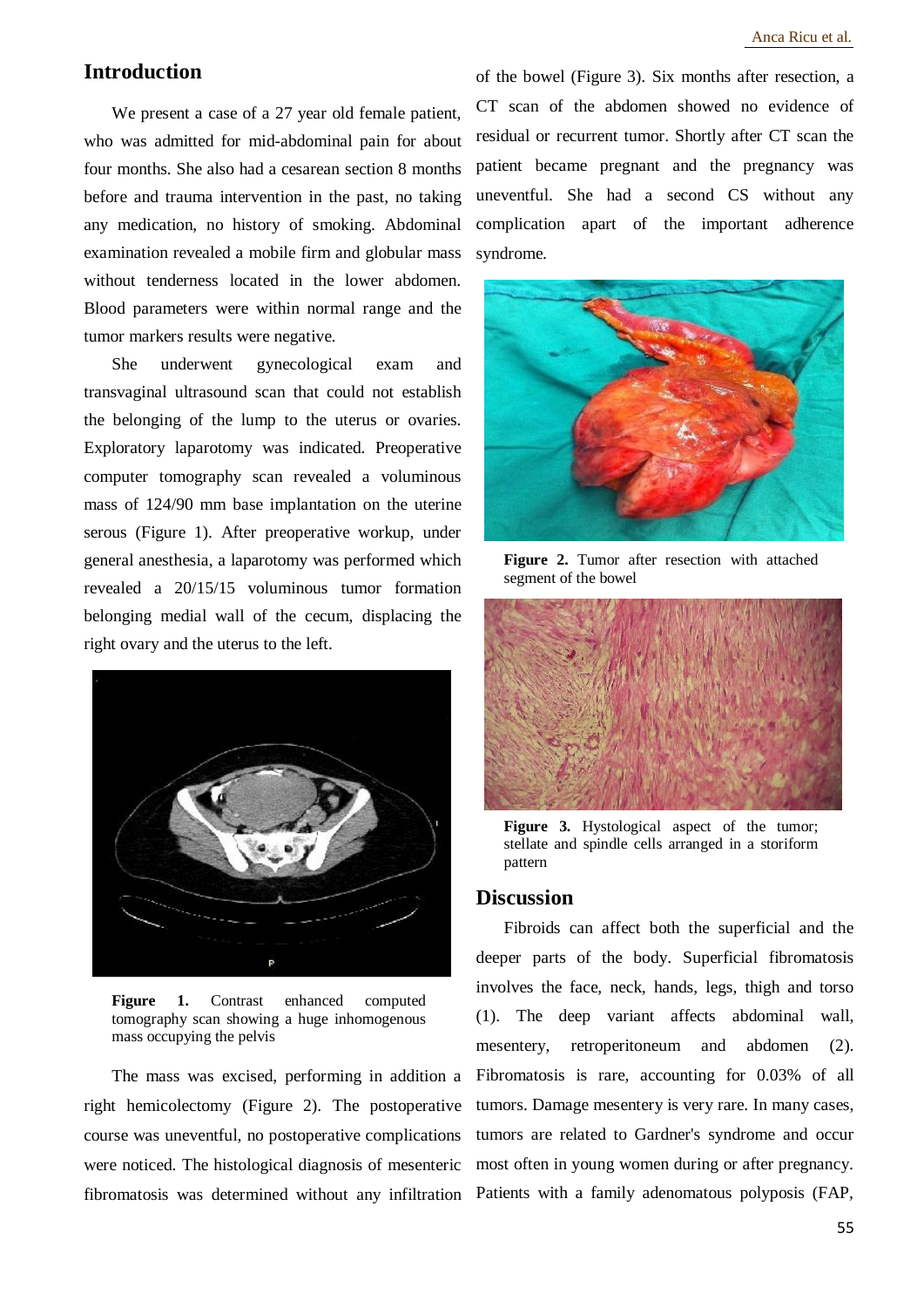#### Giant mesenteric fibromatosis

Gardner's syndrome) have predisposition to the development of mesenteric fibromatosis. Desmoid tumors develop in about 10% of patients with FAP and most are intra-abdominal. Mesenteric fibromatosis associated with FAP seems to follow a more aggressive course and recurrence after resection is high. The etiology is unknown, but an endocrine cause is suggested by prevalence in the perinatal period, tumor regression after menopause or after treatment with tamoxifen  $(3-5)$ .

Pathogenesis of fibromatosis was unclear for several years. Particularly postoperative injuries can contribute to the formation of these lesions. The growth of such tumors is the slowest in young girls and menopausal peaks, which lead that estrogen may act as a growth factor (6, 7). Currently, these tumors are considered to be a clonally proliferation of myofibroblasts showing APC (adenomatous polyposis coli) gene mutations. These mutations lead to betacatenin expression (8, 9).

Mesenteric fibromatosis is a rare entity with no clear data for incidence and characteristics. Mesenteric fibromatosis is most common in young adults, with a peak incidence at 30 years with a female predominance (10). Of note, according to literature data, C-reactive protein is significantly increased and this could be induced by inflammatory factors produced by the tumor, such as those produced in inflammatory fibrous histiocytoma (11).

A preoperative differential diagnosis of mesenteric fibromatosis may include intestinal carcinoma, carcinoid tumors, lymphoma and retroperitoneal fibrosis. In our case the differential diagnosis should include uterine myoma, solid ovarian tumor and iatrogenic foreign body. Since there is no classical symptoms related to the mesenteric fibromatosis, the diagnosis is confirmed only after the histological analysis of the tumor (12).

Most patients with mesenteric fibromatosis are clinically asymptomatic. The patient may seek medical advice because of a palpable mass or abdominal pain, or to come to clinical attention because of complications such as gastrointestinal bleeding, bowel obstruction, intestinal perforation or fistula formation. Desmoids diagnoses are usually larger than 5 cm, and can be more than 15 cm. In 10-15% of cases, can be multiple (13, 14).

Imaging remains the gold standard of preoperative investigations to establish a diagnosis of mesenteric fibromatosis work. Radiographs may present a soft tissue mass. Barium studies may reveal compression and angulation of the distal duodenum, the separation of small bowel loops and, more rarely, mucosal tethering (15). The sonographic features of mesenteric fibromatosis are nonspecific and depend mainly by collagen, fibroblasts content and lesional vascularity of the tumor (16). Due to the aggressive tendency to invade adjacent structures, CT scanning is considered first-line modality for identification, characterization and staging fibromatosis. These tumors appear as a soft tissue mass displacement/ viscera involving around usually appear as packing intestinal loops. MRI reveals these tumors hypo-intense on T1-weighted images, due to their major fiber composition (17, 18).

Mesenteric fibromatosis can measure 5-10 cm size on average, although larger injuries up to 24 cm were reported (19). Microscopically, mesenteric fibromatosis is characterized by a proliferation of spindle cells consistent corrugated space without atypia, associated with collagen between dilated vessels. Mitotic count is low, without evidence necrosis and nuclear dedifferention. Immunohistochemistry demonstrates the tumor cells were positive for vimentin and smooth muscle actin. The differential diagnosis includes reactive histological fibrosis and fibrosarcoma. The absence of pleomorphism, mitotic activity significant or atypical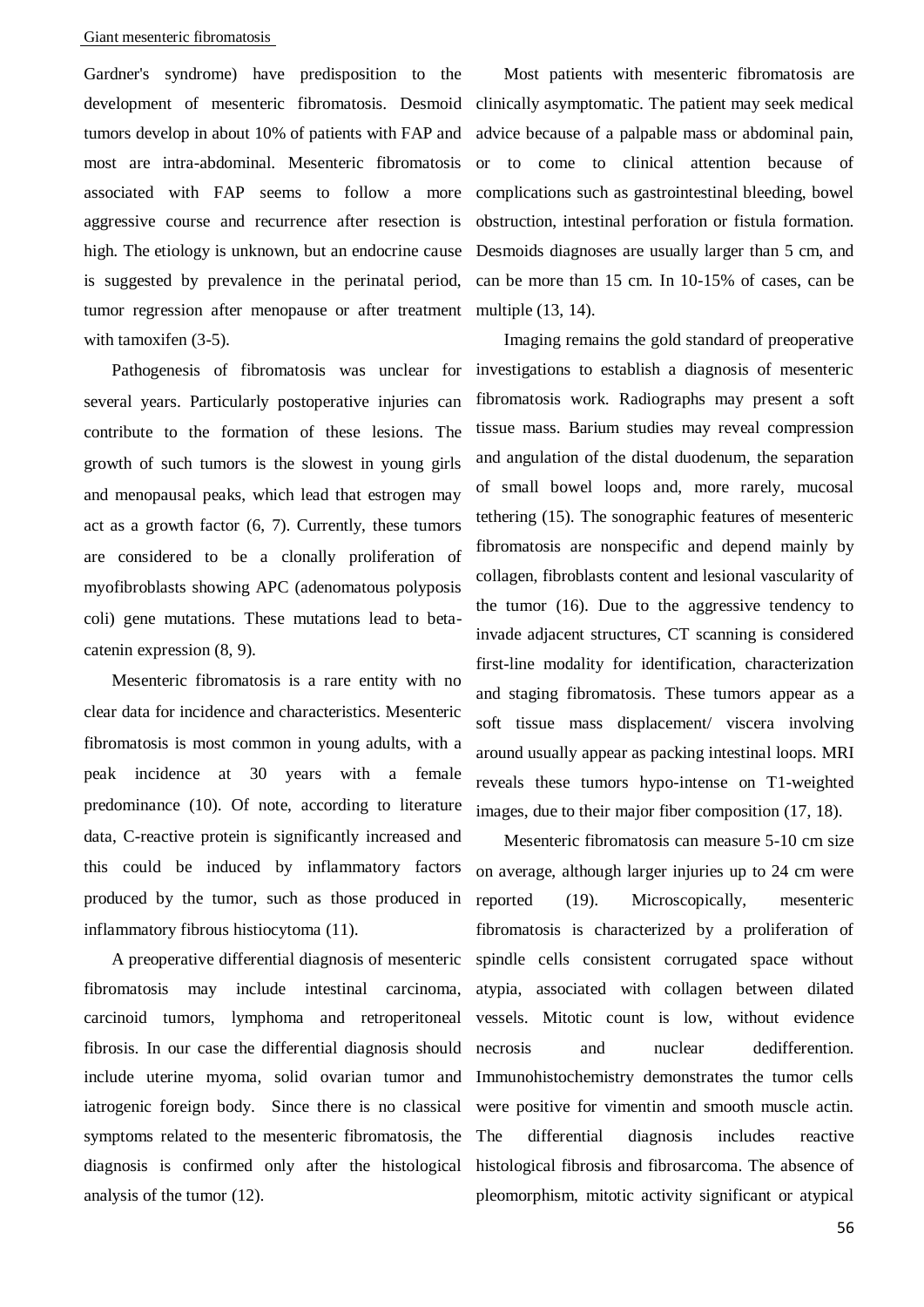mitosis helps to distinguish fibromatosis fibrosarcoma (20-22).

The management of mesenteric fibromatosis can be difficult. Although they are benign, they can become large and so there is a significant morbidity associated with surgical resection; however, there is no other definitive treatment available. Wide surgical excision is the treatment of first line mesenteric fibromatosis. As mentioned in our case, most of these injuries require bowel resection of the attached segment (23, 24). Radiation may be used before surgery in case of recurrence or inoperable lesions. Mesenteric fibromatosis adjuvant radiotherapy reduces recurrence in 20%-40% compared to 40%-70% with resection only. In cases where surgery and radiation therapy are not satisfactory, systemic therapy with pharmacological agents (antiproliferative and cytotoxic drugs) may be used, including antagonist of estrogen tamoxifen, nonsteroidal anti-inflammatory agent drug sulindac and chemotherapy dactinomycin, vincristine and cyclophosphamide. Surgical excision is the gold standard primary treatment for mesenteric fibromatosis (24-26).

## **Conclusions**

There was not established a protocol optimal treatment for desmoid tumors, but in most cases require a multidisciplinary approach, including surgery, chemotherapy and radiotherapy. Several new approaches to pharmacological and biological treatment are actively developing, although it need long-term follow-up for their foundation. The importance of accurate characterization of a tumor infiltration in the intestinal wall and the mesentery to plan appropriate treatment because the tumor diagnostics based on immunohistochemical staining or traditional histological criteria alone are not specific enough.

We presented a rare case of a mesenteric fibroid tumor imposing differential diagnosis with genital solid tumor, with an excellent outcome after surgery.

#### **References**

1. Li P, Zhang Z, Qin S, Li J. The diagnosis of mesenteric fibromatosis: A 90-month five patients case report. *J Cancer Res Ther*. 2016; 12(4): 1318- 20. PMID: 28169246 <https://doi.org/10.4103/0973-1482.199539>

2. Lath C, Khanna PC, Gadewar SB, Agrawal D. Inoperable aggressive mesenteric fibromatosis with ureteric fistula. Case report and literature review. *Eur J Radiol*. 2006; 59(1): 117-21. PMID: 16464556

<https://doi.org/10.1016/j.ejrad.2005.12.036>

3. Williams AD, Heightchew K, Siripirapu V. Diagnostic and therapeutic dilemmas in intraabdominal desmoid tumors: A case report and literature review. *Int J Surg Case Rep*. 2016; 26: 150-3. PMID: 27494372

<https://doi.org/10.1016/j.ijscr.2016.07.044>

- 4. Zhou YL, Boardman LA, Miller RC. Genetic testing for young-onset colorectal cancer: case report and evidence-based clinical guidelines. *Radiol Oncol*. 2010; 44(1): 57-61. PMID: 22933892 [https://doi.org/10.2478/v10019-010-](https://doi.org/10.2478/v10019-010-0005-0) [0005-0](https://doi.org/10.2478/v10019-010-0005-0)
- 5. Nicolas G, Kfoury T, Shimlati R, Tohme M, Wakim R. Incidental Finding and Management of Mesenteric Fibromatosis. *Am J Case Rep*. 2016; 17: 389-94. PMID: 27279600 <https://doi.org/10.12659/AJCR.898122>
- 6. Caso-Maestro O, Justo-Alonso I, Cambra-Molero F, Jiménez-Romero C. Mesenteric fibromatosis with complete aortic thrombosis as an indication for intestinal transplant. *Cir Esp*. 2015; 93(9): 599. PMID: 26238427

<https://doi.org/10.1016/j.ciresp.2015.06.002>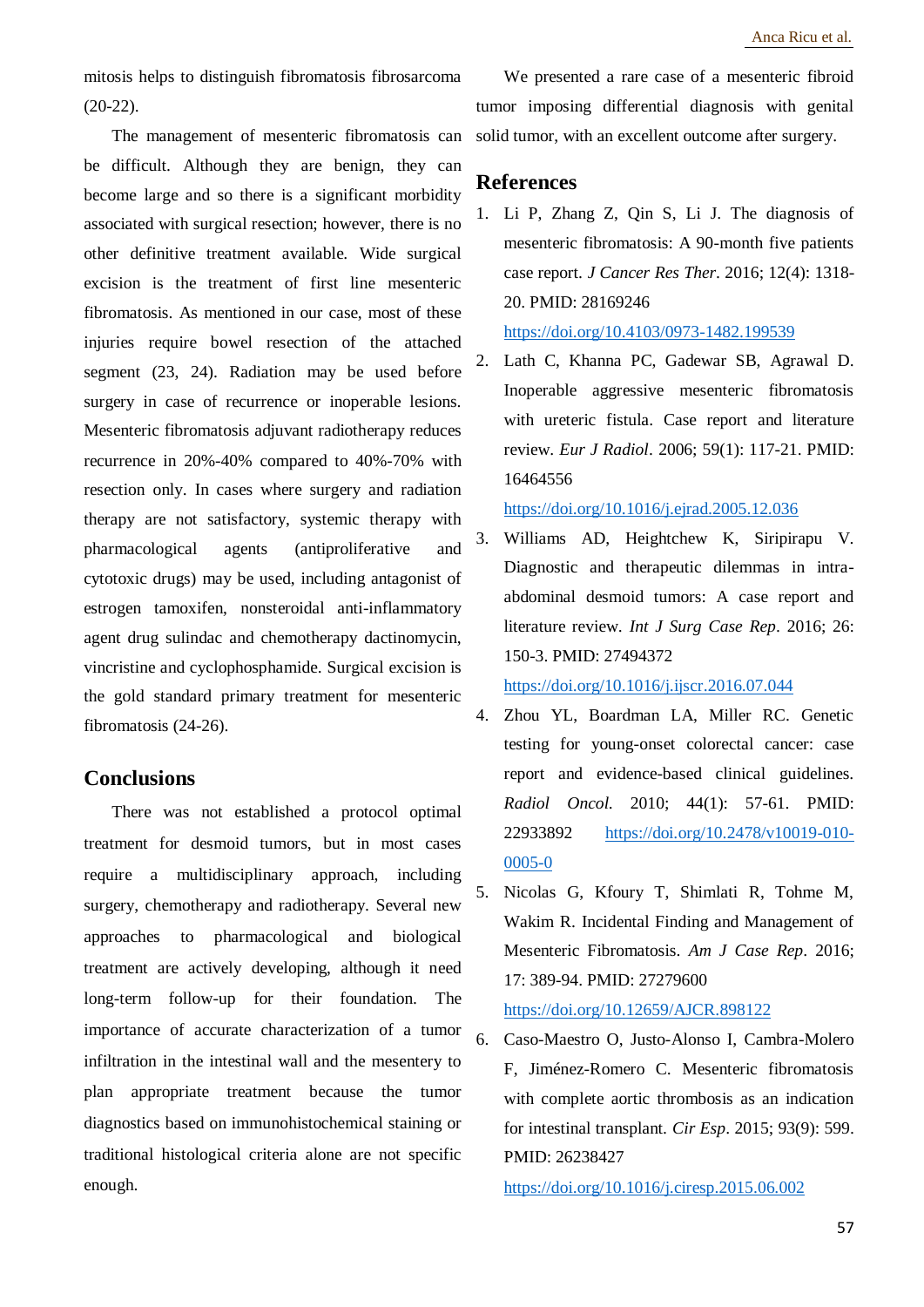Giant mesenteric fibromatosis

7. He XD, Zhang YB, Wang L, Tian ML, Liu W, Qu Q, Li BL, Hong T, Li NC, Na YQ. Prognostic factors for the recurrence of sporadic desmoid-type 15. Palladino E, Nsenda J, Siboni R, Lechner C. A fibromatosis after macroscopically complete resection: Analysis of 114 patients at a single institution. *Eur J Surg Oncol*. 2015; 41(8): 1013-9. PMID: 26005133

<https://doi.org/10.1016/j.ejso.2015.04.016>

- 8. Cruz RP, Guerra EE, Cambruzzi E, Pêgas KL. Mesenteric fibromatosis affecting duodenum and jejunum. *Int J Colorectal Dis*. 2016; 31(3): 715. PMID: 25900122 [https://doi.org/10.1007/s00384-](https://doi.org/10.1007/s00384-015-2210-1) [015-2210-1](https://doi.org/10.1007/s00384-015-2210-1)
- 9. Bn A, Cd JK, Ps S, M M, Urs R. Giant aggressive mesenteric fibromatosis- a case report. *J Clin Diagn Res*. 2015; 9(2): PD07-8. PMID: 25859491 <https://doi.org/10.7860/JCDR/2015/11061.5594>
- 10. Abbonante F, Ribuffo D, Vitagliano T, Fiorillo MA, Ciriaco AG, Conversi A, Greco M. Abdominal desmoid tumors. A new reconstructive approach. *Ann Ital Chir*. 2015; 86(1): 78-84. PMID: 25817632
- 11. D M, Ghalige HS, R S, Sharma MB, Singh TS. Mesenteric fibromatosis (desmoid tumour) - a rare case report. *J Clin Diagn Res*. 2014; 8(11): ND01- 2. PMID: 25584260
- 12. Sinukumar S, Gomes RM, Kumar RK, Desouza A, Saklani A. Sporadic giant mesenteric fibromatosis. *Indian J Surg Oncol*. 2014; 5(3): 242-5. PMID: 25419076 [https://doi.org/10.1007/s13193-014-](https://doi.org/10.1007/s13193-014-0342-3) [0342-3](https://doi.org/10.1007/s13193-014-0342-3)
- 13. Li Destri G, Ferraro MJ, Calabrini M, Pennisi M, Magro G. Desmoid-type fibromatosis of the mesentery: report of a sporadic case with emphasis on differential diagnostic problems. *Case Rep Med*. 2014; 2014: 850180. PMID: 25349618
- 14. Kim MS, Noh JH, Jung MC, Kim YB. Mesenteric desmoid-type fibromatosis causing secondary hypertension in a young woman. *Obstet Gynecol*

*Sci*. 2014; 57(5): 412-4. PMID: 25264535 <https://doi.org/10.5468/ogs.2014.57.5.412>

giant mesenteric desmoid tumor revealed by acute pulmonary embolism due to compression of the inferior vena cava. *Am J Case Rep*. 2014; 15: 374- 7. PMID: 25180474

<https://doi.org/10.12659/AJCR.891044>

- 16. Chaudhary P. Mesenteric fibromatosis. *Int J Colorectal Dis*. 2014; 29(12): 1445-51. PMID: 25139370 [https://doi.org/10.1007/s00384-014-](https://doi.org/10.1007/s00384-014-1995-7) [1995-7](https://doi.org/10.1007/s00384-014-1995-7)
- 17. Turgutalp K, Tabakan F, Kara T, Gübür O, Altıntaş E, Türkmenoğlu O, Ozhan O, Kıykım A, Apaydın FD. An unusual cause of duodenal obstruction: mesenteric fibromatosis in a patient with type I Mayer-Rokitansky-Kuster-Hauser syndrome. *Turk J Gastroenterol*. 2014; 25(1): 92- 5. PMID: 24918139

<https://doi.org/10.5152/tjg.2014.3928>

- 18. Karbeet Radhakrishna G, Bhat PR, Shenoy RK, Pai S, Singh H. Primary mesenteric fibromatosis: a case report with brief review of literature. *Indian J Surg*. 2013; 75(Suppl 1): 131-3. PMID: 24426540 <https://doi.org/10.1007/s12262-012-0515-7>
- 19. Mahajan A, Singh M, Varma A, Sandhu GS, Singh M, Nagori R. Mesenteric fibromatosis presenting as a diagnostic dilemma: a rare differential diagnosis of right iliac fossa mass in an eleven year old-a rare case report. *Case Rep Surg*. 2013; 2013: 569578. PMID: 24363948
- 20. Federici S, Mordenti M, Domenichelli V, Pelusi G, Straziuso S, Pericoli R. Successful combined treatment for giant mesenteric desmoid tumor: case report and review of the literature. *J Pediatr Surg*. 2012; 47(6): e25-30. PMID: 22703821 <https://doi.org/10.1016/j.jpedsurg.2012.01.081>